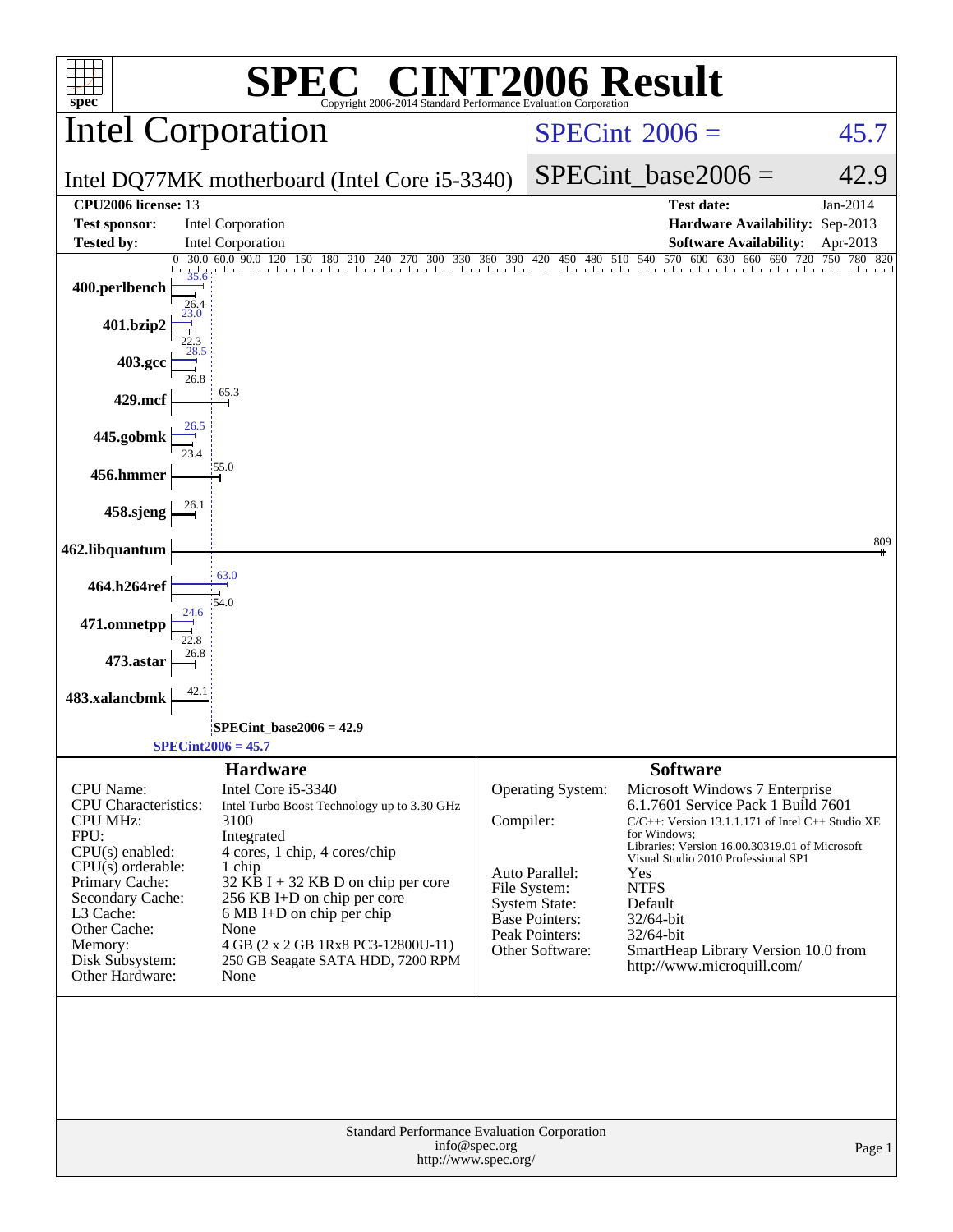

# Intel Corporation

### $SPECint2006 = 45.7$  $SPECint2006 = 45.7$

Intel DQ77MK motherboard (Intel Core i5-3340)

SPECint base2006 =  $42.9$ 

**[CPU2006 license:](http://www.spec.org/auto/cpu2006/Docs/result-fields.html#CPU2006license)** 13 **[Test date:](http://www.spec.org/auto/cpu2006/Docs/result-fields.html#Testdate)** Jan-2014 **[Test sponsor:](http://www.spec.org/auto/cpu2006/Docs/result-fields.html#Testsponsor)** Intel Corporation **[Hardware Availability:](http://www.spec.org/auto/cpu2006/Docs/result-fields.html#HardwareAvailability)** Sep-2013 **[Tested by:](http://www.spec.org/auto/cpu2006/Docs/result-fields.html#Testedby)** Intel Corporation **[Software Availability:](http://www.spec.org/auto/cpu2006/Docs/result-fields.html#SoftwareAvailability)** Apr-2013

### **[Results Table](http://www.spec.org/auto/cpu2006/Docs/result-fields.html#ResultsTable)**

|                                                                                                                 | <b>Base</b>    |              |                |              | <b>Peak</b>    |              |                |              |                |              |                |              |
|-----------------------------------------------------------------------------------------------------------------|----------------|--------------|----------------|--------------|----------------|--------------|----------------|--------------|----------------|--------------|----------------|--------------|
| <b>Benchmark</b>                                                                                                | <b>Seconds</b> | <b>Ratio</b> | <b>Seconds</b> | <b>Ratio</b> | <b>Seconds</b> | <b>Ratio</b> | <b>Seconds</b> | <b>Ratio</b> | <b>Seconds</b> | <b>Ratio</b> | <b>Seconds</b> | <b>Ratio</b> |
| 400.perlbench                                                                                                   | 371            | 26.4         | 369            | 26.5         | 370            | 26.4         | 275            | 35.6         | 275            | 35.6         | 274            | 35.7         |
| 401.bzip2                                                                                                       | 481            | 20.1         | 432            | 22.3         | 432            | 22.3         | 420            | 23.0         | 420            | 23.0         | 419            | 23.1         |
| $403.\mathrm{gcc}$                                                                                              | 301            | 26.8         | 300            | 26.8         | 300            | 26.8         | 284            | 28.4         | 283            | 28.5         | 283            | 28.5         |
| $429$ .mcf                                                                                                      | 140            | 65.3         | <b>140</b>     | 65.3         | 140            | 65.2         | 140            | 65.3         | 140            | 65.3         | 140            | 65.2         |
| $445$ .gobmk                                                                                                    | 448            | 23.4         | 447            | 23.4         | 447            | 23.5         | 396            | 26.5         | 396            | 26.5         | <u>396</u>     | 26.5         |
| $ 456$ .hmmer                                                                                                   | 168            | 55.5         | 170            | 55.0         | 170            | 54.8         | 168            | 55.5         | <b>170</b>     | 55.0         | 170            | 54.8         |
| $458$ .sjeng                                                                                                    | 463            | 26.1         | 463            | 26.1         | 463            | 26.1         | 463            | 26.1         | 463            | 26.1         | 463            | 26.1         |
| 462.libquantum                                                                                                  | 25.6           | 809          | 25.5           | 813          | 25.7           | 806          | 25.6           | 809          | 25.5           | 813          | 25.7           | 806          |
| 464.h264ref                                                                                                     | 410            | 53.9         | 409            | 54.2         | 410            | 54.0         | 353            | 62.8         | 351            | 63.0         | 351            | 63.0         |
| 471.omnetpp                                                                                                     | 275            | 22.8         | 275            | 22.7         | 275            | 22.8         | 254            | 24.6         | 254            | 24.6         | 254            | 24.6         |
| $473$ . astar                                                                                                   | 262            | 26.8         | 264            | 26.6         | 262            | 26.8         | 262            | 26.8         | 264            | 26.6         | 262            | 26.8         |
| 483.xalancbmk                                                                                                   | 164            | 42.1         | 164            | 42.1         | 163            | 42.3         | 164            | 42.1         | 164            | 42.1         | 163            | 42.3         |
| Decute ennear in the order in which they were min<br><b>Dold</b> underlined text indicates a modian measurement |                |              |                |              |                |              |                |              |                |              |                |              |

Results appear in the [order in which they were run.](http://www.spec.org/auto/cpu2006/Docs/result-fields.html#RunOrder) Bold underlined text [indicates a median measurement.](http://www.spec.org/auto/cpu2006/Docs/result-fields.html#Median)

### **[Compiler Invocation Notes](http://www.spec.org/auto/cpu2006/Docs/result-fields.html#CompilerInvocationNotes)**

 To compile these binaries, the Intel Compiler 13.1 was set up to generate 64-bit binaries with the command: "ipsxe-comp-vars.bat intel64 vs2010" (shortcut provided in the Intel(r) Parallel Studio XE 2013 program folder)

### **[Platform Notes](http://www.spec.org/auto/cpu2006/Docs/result-fields.html#PlatformNotes)**

 Sysinfo program C:\SPEC13.1/Docs/sysinfo \$Rev: 6775 \$ \$Date:: 2011-08-16 #\$ \8787f7622badcf24e01c368b1db4377c running on Clt7054D218890C Sat Jan 18 08:18:15 2014

 This section contains SUT (System Under Test) info as seen by some common utilities. To remove or add to this section, see: <http://www.spec.org/cpu2006/Docs/config.html#sysinfo>

 Trying 'systeminfo' : Microsoft Windows 7 Enterprise OS Version : 6.1.7601 Service Pack 1 Build 7601 System Manufacturer: INTEL\_ System Model : DQ77MK\_\_ Processor(s) : 1 Processor(s) Installed. [01]: Intel64 Family 6 Model 58 Stepping 9 GenuineIntel ~3101 Mhz BIOS Version : Intel Corp. MKQ7710H.86A.0054.2012.1120.1444, 11/20/2012 Total Physical Memory: 3,912 MB Trying 'wmic cpu get /value'

DeviceID : CPU0

Continued on next page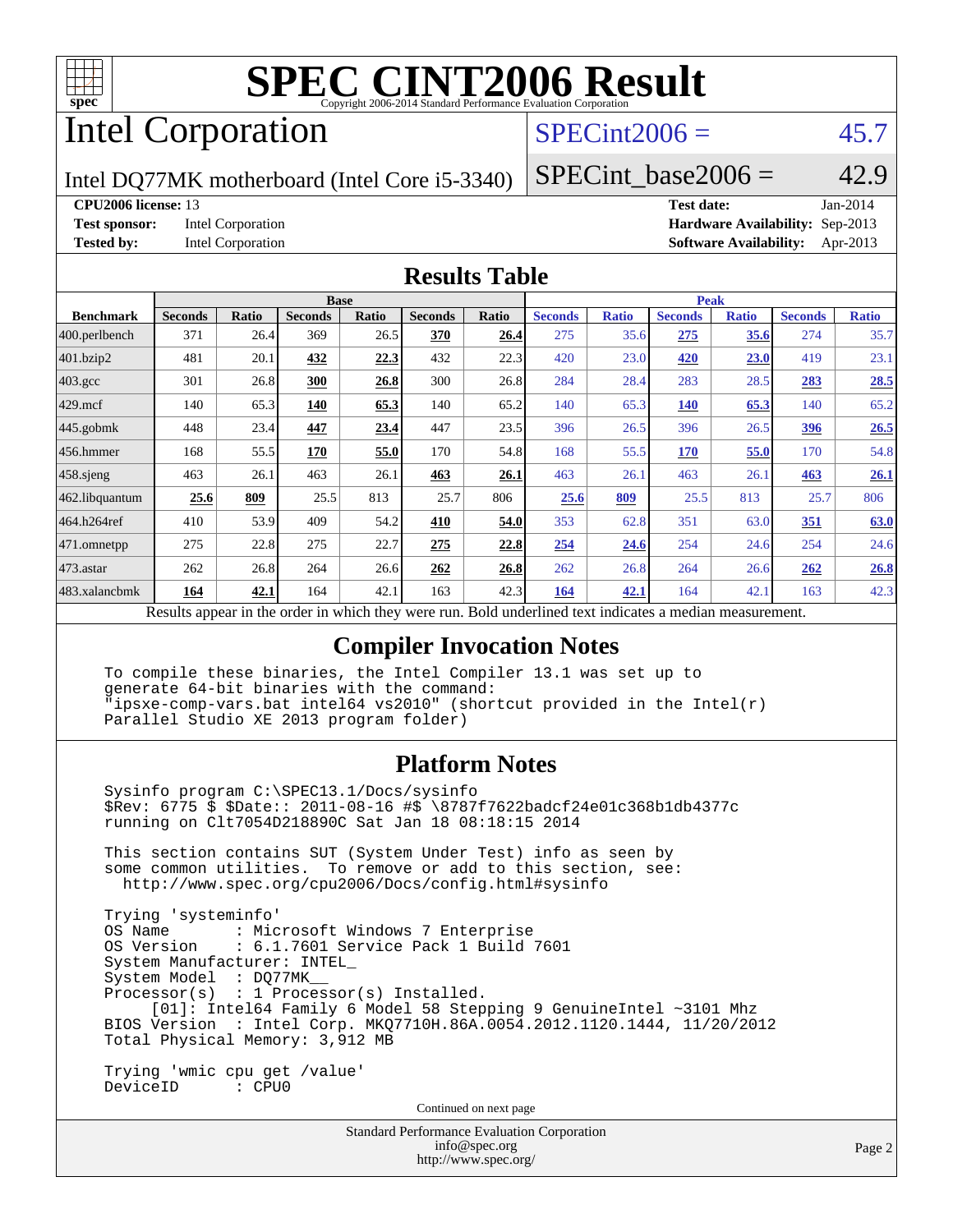

Intel Corporation

 $SPECint2006 = 45.7$  $SPECint2006 = 45.7$ 

Intel DQ77MK motherboard (Intel Core i5-3340)

**[Test sponsor:](http://www.spec.org/auto/cpu2006/Docs/result-fields.html#Testsponsor)** Intel Corporation **[Hardware Availability:](http://www.spec.org/auto/cpu2006/Docs/result-fields.html#HardwareAvailability)** Sep-2013

SPECint base2006 =  $42.9$ 

**[CPU2006 license:](http://www.spec.org/auto/cpu2006/Docs/result-fields.html#CPU2006license)** 13 **[Test date:](http://www.spec.org/auto/cpu2006/Docs/result-fields.html#Testdate)** Jan-2014 **[Tested by:](http://www.spec.org/auto/cpu2006/Docs/result-fields.html#Testedby)** Intel Corporation **[Software Availability:](http://www.spec.org/auto/cpu2006/Docs/result-fields.html#SoftwareAvailability)** Apr-2013

### **[Platform Notes \(Continued\)](http://www.spec.org/auto/cpu2006/Docs/result-fields.html#PlatformNotes)**

L2CacheSize : 1024<br>L3CacheSize : 6144 L3CacheSize MaxClockSpeed : 3101 Name : Intel(R)  $Core(TM)$  i5-3340 CPU @ 3.10GHz NumberOfCores : 4 NumberOfLogicalProcessors: 4

 (End of data from sysinfo program) BIOS: SATA mode set to RAID Windows Disk Driver: Intel Rapid Storage Technology 12.5.0.1066 Windows Chipset Driver: Intel Chipset Driver 9.4.0.1027

#### **[Component Notes](http://www.spec.org/auto/cpu2006/Docs/result-fields.html#ComponentNotes)**

 Tested systems can be used with Shin-G ATX case, PC Power and Cooling 1200W power supply Micron MT8JTF25664AZ-1G6 Series Memory DIMMs

#### **[General Notes](http://www.spec.org/auto/cpu2006/Docs/result-fields.html#GeneralNotes)**

 OMP\_NUM\_THREADS set to number of processors cores KMP\_AFFINITY set to granularity=fine,scatter Binaries compiled on a system with 1x Intel Core i7-860 CPU + 8GB memory using Windows 7 Enterprise 64-bit

### **[Base Compiler Invocation](http://www.spec.org/auto/cpu2006/Docs/result-fields.html#BaseCompilerInvocation)**

[C benchmarks](http://www.spec.org/auto/cpu2006/Docs/result-fields.html#Cbenchmarks):

[icl -Qvc10](http://www.spec.org/cpu2006/results/res2014q3/cpu2006-20140701-30233.flags.html#user_CCbase_intel_icc_vc10_9607f3ecbcdf68042245f068e51b40c1) [-Qstd=c99](http://www.spec.org/cpu2006/results/res2014q3/cpu2006-20140701-30233.flags.html#user_CCbase_intel_compiler_c99_mode_1a3d110e3041b3ad4466830521bdad2a)

[C++ benchmarks:](http://www.spec.org/auto/cpu2006/Docs/result-fields.html#CXXbenchmarks) [icl -Qvc10](http://www.spec.org/cpu2006/results/res2014q3/cpu2006-20140701-30233.flags.html#user_CXXbase_intel_icc_vc10_9607f3ecbcdf68042245f068e51b40c1)

## **[Base Portability Flags](http://www.spec.org/auto/cpu2006/Docs/result-fields.html#BasePortabilityFlags)**

 400.perlbench: [-DSPEC\\_CPU\\_P64](http://www.spec.org/cpu2006/results/res2014q3/cpu2006-20140701-30233.flags.html#b400.perlbench_basePORTABILITY_DSPEC_CPU_P64) [-DSPEC\\_CPU\\_WIN64\\_X64](http://www.spec.org/cpu2006/results/res2014q3/cpu2006-20140701-30233.flags.html#b400.perlbench_baseCPORTABILITY_DSPEC_CPU_WIN64_X64) [-DSPEC\\_CPU\\_NO\\_NEED\\_VA\\_COPY](http://www.spec.org/cpu2006/results/res2014q3/cpu2006-20140701-30233.flags.html#b400.perlbench_baseCPORTABILITY_DSPEC_CPU_NO_NEED_VA_COPY) 401.bzip2: [-DSPEC\\_CPU\\_P64](http://www.spec.org/cpu2006/results/res2014q3/cpu2006-20140701-30233.flags.html#suite_basePORTABILITY401_bzip2_DSPEC_CPU_P64) 403.gcc: [-DSPEC\\_CPU\\_P64](http://www.spec.org/cpu2006/results/res2014q3/cpu2006-20140701-30233.flags.html#suite_basePORTABILITY403_gcc_DSPEC_CPU_P64) [-DSPEC\\_CPU\\_WIN64](http://www.spec.org/cpu2006/results/res2014q3/cpu2006-20140701-30233.flags.html#b403.gcc_baseCPORTABILITY_DSPEC_CPU_WIN64) 429.mcf: [-DSPEC\\_CPU\\_P64](http://www.spec.org/cpu2006/results/res2014q3/cpu2006-20140701-30233.flags.html#suite_basePORTABILITY429_mcf_DSPEC_CPU_P64) 445.gobmk: [-DSPEC\\_CPU\\_P64](http://www.spec.org/cpu2006/results/res2014q3/cpu2006-20140701-30233.flags.html#suite_basePORTABILITY445_gobmk_DSPEC_CPU_P64) 456.hmmer: [-DSPEC\\_CPU\\_P64](http://www.spec.org/cpu2006/results/res2014q3/cpu2006-20140701-30233.flags.html#suite_basePORTABILITY456_hmmer_DSPEC_CPU_P64) 458.sjeng: [-DSPEC\\_CPU\\_P64](http://www.spec.org/cpu2006/results/res2014q3/cpu2006-20140701-30233.flags.html#suite_basePORTABILITY458_sjeng_DSPEC_CPU_P64) 462.libquantum: [-DSPEC\\_CPU\\_P64](http://www.spec.org/cpu2006/results/res2014q3/cpu2006-20140701-30233.flags.html#suite_basePORTABILITY462_libquantum_DSPEC_CPU_P64) 464.h264ref: [-DSPEC\\_CPU\\_P64](http://www.spec.org/cpu2006/results/res2014q3/cpu2006-20140701-30233.flags.html#suite_basePORTABILITY464_h264ref_DSPEC_CPU_P64) [-DWIN32](http://www.spec.org/cpu2006/results/res2014q3/cpu2006-20140701-30233.flags.html#b464.h264ref_baseCPORTABILITY_DWIN32) [-DSPEC\\_CPU\\_NO\\_INTTYPES](http://www.spec.org/cpu2006/results/res2014q3/cpu2006-20140701-30233.flags.html#b464.h264ref_baseCPORTABILITY_DSPEC_CPU_NO_INTTYPES)

Continued on next page

Standard Performance Evaluation Corporation [info@spec.org](mailto:info@spec.org) <http://www.spec.org/>

Page 3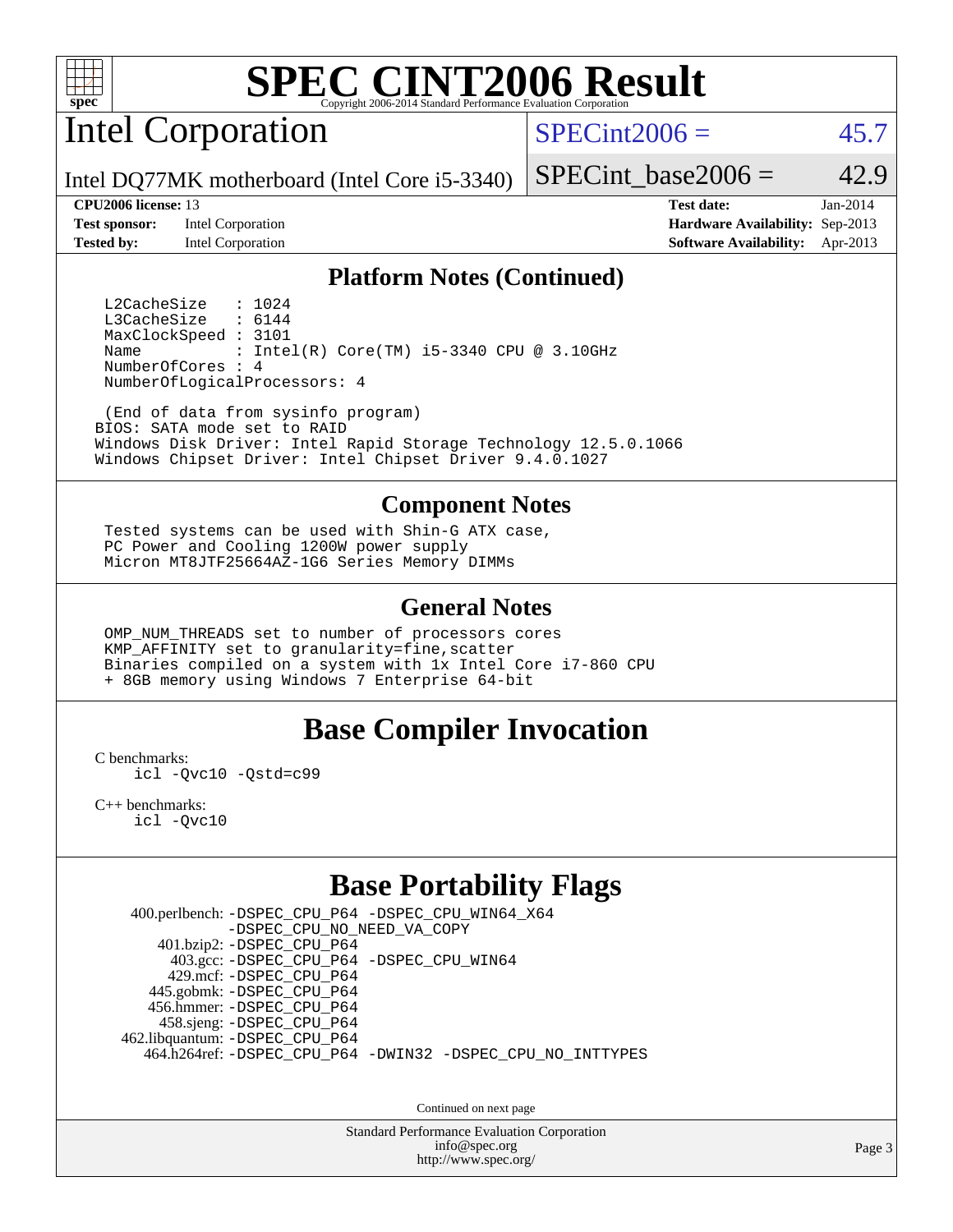

Intel Corporation

 $SPECint2006 = 45.7$  $SPECint2006 = 45.7$ 

Intel DQ77MK motherboard (Intel Core i5-3340)

**[Tested by:](http://www.spec.org/auto/cpu2006/Docs/result-fields.html#Testedby)** Intel Corporation **[Software Availability:](http://www.spec.org/auto/cpu2006/Docs/result-fields.html#SoftwareAvailability)** Apr-2013

**[CPU2006 license:](http://www.spec.org/auto/cpu2006/Docs/result-fields.html#CPU2006license)** 13 **[Test date:](http://www.spec.org/auto/cpu2006/Docs/result-fields.html#Testdate)** Jan-2014 **[Test sponsor:](http://www.spec.org/auto/cpu2006/Docs/result-fields.html#Testsponsor)** Intel Corporation **[Hardware Availability:](http://www.spec.org/auto/cpu2006/Docs/result-fields.html#HardwareAvailability)** Sep-2013

SPECint base2006 =  $42.9$ 

# **[Base Portability Flags \(Continued\)](http://www.spec.org/auto/cpu2006/Docs/result-fields.html#BasePortabilityFlags)**

 471.omnetpp: [-DSPEC\\_CPU\\_P64](http://www.spec.org/cpu2006/results/res2014q3/cpu2006-20140701-30233.flags.html#suite_basePORTABILITY471_omnetpp_DSPEC_CPU_P64) [-DSPEC\\_CPU\\_WIN64](http://www.spec.org/cpu2006/results/res2014q3/cpu2006-20140701-30233.flags.html#b471.omnetpp_baseCXXPORTABILITY_DSPEC_CPU_WIN64) 473.astar: [-DSPEC\\_CPU\\_P64](http://www.spec.org/cpu2006/results/res2014q3/cpu2006-20140701-30233.flags.html#suite_basePORTABILITY473_astar_DSPEC_CPU_P64) 483.xalancbmk: [-DSPEC\\_CPU\\_P64](http://www.spec.org/cpu2006/results/res2014q3/cpu2006-20140701-30233.flags.html#suite_basePORTABILITY483_xalancbmk_DSPEC_CPU_P64) [-Qoption,cpp,--no\\_wchar\\_t\\_keyword](http://www.spec.org/cpu2006/results/res2014q3/cpu2006-20140701-30233.flags.html#user_baseCXXPORTABILITY483_xalancbmk_f-no_wchar_t_keyword_ec0ad4495a16b4e858bfcb29d949d25d)

**[Base Optimization Flags](http://www.spec.org/auto/cpu2006/Docs/result-fields.html#BaseOptimizationFlags)**

[C benchmarks](http://www.spec.org/auto/cpu2006/Docs/result-fields.html#Cbenchmarks):

[-QxAVX](http://www.spec.org/cpu2006/results/res2014q3/cpu2006-20140701-30233.flags.html#user_CCbase_f-QxAVX) [-Qipo](http://www.spec.org/cpu2006/results/res2014q3/cpu2006-20140701-30233.flags.html#user_CCbase_f-Qipo) [-O3](http://www.spec.org/cpu2006/results/res2014q3/cpu2006-20140701-30233.flags.html#user_CCbase_f-O3) [-Qprec-div-](http://www.spec.org/cpu2006/results/res2014q3/cpu2006-20140701-30233.flags.html#user_CCbase_f-Qprec-div-) [-Qopt-prefetch](http://www.spec.org/cpu2006/results/res2014q3/cpu2006-20140701-30233.flags.html#user_CCbase_f-Qprefetch_37c211608666b9dff9380561f602f0a8) [-Qparallel](http://www.spec.org/cpu2006/results/res2014q3/cpu2006-20140701-30233.flags.html#user_CCbase_f-Qparallel) [-Qauto-ilp32](http://www.spec.org/cpu2006/results/res2014q3/cpu2006-20140701-30233.flags.html#user_CCbase_f-Qauto-ilp32) [/F512000000](http://www.spec.org/cpu2006/results/res2014q3/cpu2006-20140701-30233.flags.html#user_CCbase_set_stack_space_98438a10eb60aa5f35f4c79d9b9b27b1)

[C++ benchmarks:](http://www.spec.org/auto/cpu2006/Docs/result-fields.html#CXXbenchmarks)

[-QxAVX](http://www.spec.org/cpu2006/results/res2014q3/cpu2006-20140701-30233.flags.html#user_CXXbase_f-QxAVX) [-Qipo](http://www.spec.org/cpu2006/results/res2014q3/cpu2006-20140701-30233.flags.html#user_CXXbase_f-Qipo) [-O3](http://www.spec.org/cpu2006/results/res2014q3/cpu2006-20140701-30233.flags.html#user_CXXbase_f-O3) [-Qprec-div-](http://www.spec.org/cpu2006/results/res2014q3/cpu2006-20140701-30233.flags.html#user_CXXbase_f-Qprec-div-) [-Qopt-prefetch](http://www.spec.org/cpu2006/results/res2014q3/cpu2006-20140701-30233.flags.html#user_CXXbase_f-Qprefetch_37c211608666b9dff9380561f602f0a8) [-Qcxx-features](http://www.spec.org/cpu2006/results/res2014q3/cpu2006-20140701-30233.flags.html#user_CXXbase_f-Qcxx_features_dbf36c8a6dba956e22f1645e4dcd4d98) [-Qauto-ilp32](http://www.spec.org/cpu2006/results/res2014q3/cpu2006-20140701-30233.flags.html#user_CXXbase_f-Qauto-ilp32) [/F512000000](http://www.spec.org/cpu2006/results/res2014q3/cpu2006-20140701-30233.flags.html#user_CXXbase_set_stack_space_98438a10eb60aa5f35f4c79d9b9b27b1) [shlW64M.lib](http://www.spec.org/cpu2006/results/res2014q3/cpu2006-20140701-30233.flags.html#user_CXXbase_SmartHeap64_c4f7f76711bdf8c0633a5c1edf6e5396) [-link /FORCE:MULTIPLE](http://www.spec.org/cpu2006/results/res2014q3/cpu2006-20140701-30233.flags.html#user_CXXbase_link_force_multiple2_070fe330869edf77077b841074b8b0b6)

### **[Base Other Flags](http://www.spec.org/auto/cpu2006/Docs/result-fields.html#BaseOtherFlags)**

[C benchmarks](http://www.spec.org/auto/cpu2006/Docs/result-fields.html#Cbenchmarks):

403.gcc: [-Dalloca=\\_alloca](http://www.spec.org/cpu2006/results/res2014q3/cpu2006-20140701-30233.flags.html#b403.gcc_baseEXTRA_CFLAGS_Dalloca_be3056838c12de2578596ca5467af7f3)

**[Peak Compiler Invocation](http://www.spec.org/auto/cpu2006/Docs/result-fields.html#PeakCompilerInvocation)**

[C benchmarks](http://www.spec.org/auto/cpu2006/Docs/result-fields.html#Cbenchmarks): [icl -Qvc10](http://www.spec.org/cpu2006/results/res2014q3/cpu2006-20140701-30233.flags.html#user_CCpeak_intel_icc_vc10_9607f3ecbcdf68042245f068e51b40c1) [-Qstd=c99](http://www.spec.org/cpu2006/results/res2014q3/cpu2006-20140701-30233.flags.html#user_CCpeak_intel_compiler_c99_mode_1a3d110e3041b3ad4466830521bdad2a)

[C++ benchmarks:](http://www.spec.org/auto/cpu2006/Docs/result-fields.html#CXXbenchmarks) [icl -Qvc10](http://www.spec.org/cpu2006/results/res2014q3/cpu2006-20140701-30233.flags.html#user_CXXpeak_intel_icc_vc10_9607f3ecbcdf68042245f068e51b40c1)

## **[Peak Portability Flags](http://www.spec.org/auto/cpu2006/Docs/result-fields.html#PeakPortabilityFlags)**

Same as Base Portability Flags

# **[Peak Optimization Flags](http://www.spec.org/auto/cpu2006/Docs/result-fields.html#PeakOptimizationFlags)**

[C benchmarks](http://www.spec.org/auto/cpu2006/Docs/result-fields.html#Cbenchmarks):

 400.perlbench: [-QxAVX](http://www.spec.org/cpu2006/results/res2014q3/cpu2006-20140701-30233.flags.html#user_peakPASS2_CFLAGSPASS2_LDFLAGS400_perlbench_f-QxAVX)(pass 2) [-Qprof\\_gen](http://www.spec.org/cpu2006/results/res2014q3/cpu2006-20140701-30233.flags.html#user_peakPASS1_CFLAGSPASS1_LDFLAGS400_perlbench_Qprof_gen)(pass 1) [-Qprof\\_use](http://www.spec.org/cpu2006/results/res2014q3/cpu2006-20140701-30233.flags.html#user_peakPASS2_CFLAGSPASS2_LDFLAGS400_perlbench_Qprof_use)(pass 2) [-Qipo](http://www.spec.org/cpu2006/results/res2014q3/cpu2006-20140701-30233.flags.html#user_peakOPTIMIZE400_perlbench_f-Qipo) [-O3](http://www.spec.org/cpu2006/results/res2014q3/cpu2006-20140701-30233.flags.html#user_peakOPTIMIZE400_perlbench_f-O3) [-Qprec-div-](http://www.spec.org/cpu2006/results/res2014q3/cpu2006-20140701-30233.flags.html#user_peakOPTIMIZE400_perlbench_f-Qprec-div-) [-Qansi-alias](http://www.spec.org/cpu2006/results/res2014q3/cpu2006-20140701-30233.flags.html#user_peakOPTIMIZE400_perlbench_f-Qansi-alias) [-Qopt-prefetch](http://www.spec.org/cpu2006/results/res2014q3/cpu2006-20140701-30233.flags.html#user_peakOPTIMIZE400_perlbench_f-Qprefetch_37c211608666b9dff9380561f602f0a8) [-Qauto-ilp32](http://www.spec.org/cpu2006/results/res2014q3/cpu2006-20140701-30233.flags.html#user_peakCOPTIMIZE400_perlbench_f-Qauto-ilp32) [/F512000000](http://www.spec.org/cpu2006/results/res2014q3/cpu2006-20140701-30233.flags.html#user_peakEXTRA_LDFLAGS400_perlbench_set_stack_space_98438a10eb60aa5f35f4c79d9b9b27b1) [shlW64M.lib](http://www.spec.org/cpu2006/results/res2014q3/cpu2006-20140701-30233.flags.html#user_peakEXTRA_LIBS400_perlbench_SmartHeap64_c4f7f76711bdf8c0633a5c1edf6e5396)

Continued on next page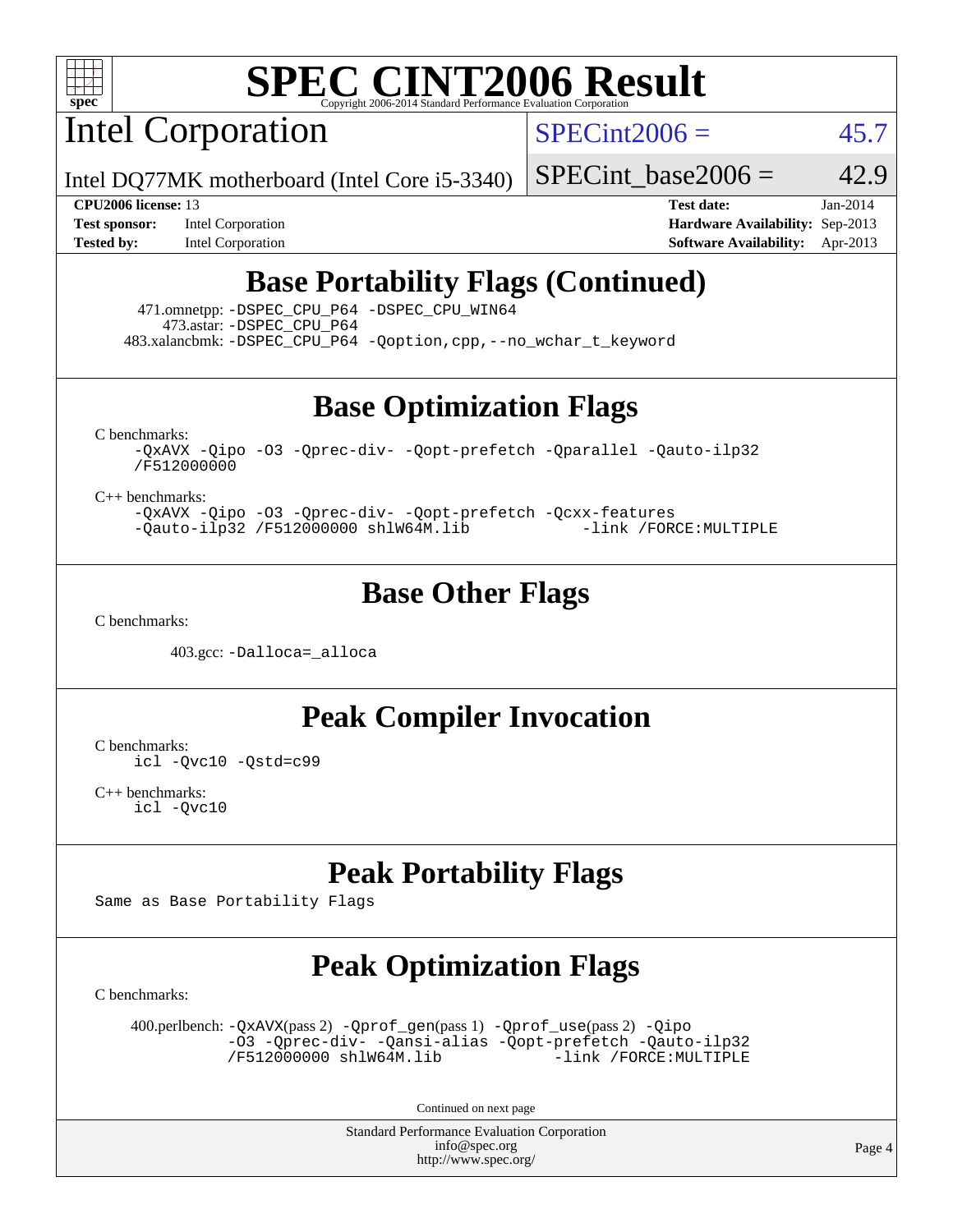

Intel Corporation

 $SPECint2006 =$  45.7

Intel DQ77MK motherboard (Intel Core i5-3340)

**[Test sponsor:](http://www.spec.org/auto/cpu2006/Docs/result-fields.html#Testsponsor)** Intel Corporation **[Hardware Availability:](http://www.spec.org/auto/cpu2006/Docs/result-fields.html#HardwareAvailability)** Sep-2013

SPECint base2006 =  $42.9$ **[CPU2006 license:](http://www.spec.org/auto/cpu2006/Docs/result-fields.html#CPU2006license)** 13 **[Test date:](http://www.spec.org/auto/cpu2006/Docs/result-fields.html#Testdate)** Jan-2014

# **[Tested by:](http://www.spec.org/auto/cpu2006/Docs/result-fields.html#Testedby)** Intel Corporation **[Software Availability:](http://www.spec.org/auto/cpu2006/Docs/result-fields.html#SoftwareAvailability)** Apr-2013

# **[Peak Optimization Flags \(Continued\)](http://www.spec.org/auto/cpu2006/Docs/result-fields.html#PeakOptimizationFlags)**

```
 401.bzip2: -QxAVX(pass 2) -Qprof_gen(pass 1) -Qprof_use(pass 2) -Qipo
                -O3 -Qprec-div- -Qopt-prefetch -Qansi-alias -Qauto-ilp32
                /F512000000
          403.gcc: -QxAVX(pass 2) -Qprof_gen(pass 1) -Qprof_use(pass 2) -Qipo
                -O3 -Qprec-div- -Qauto-ilp32 /F512000000
        429.mcf: basepeak = yes
       445.gobmk: -QxAVX(pass 2) -Qprof_gen(pass 1) -Qprof_use(pass 2) -Qipo
                -O2 -Qprec-div- -Qansi-alias -Qauto-ilp32 /F512000000
      456.hmmer: basepeak = yes
        458.sjeng: basepeak = yes
   462.libquantum: basepeak = yes
      464.h264ref: -QxAVX(pass 2) -Qprof_gen(pass 1) -Qprof_use(pass 2) -Qipo
                -O3 -Qprec-div- -Qunroll2 -Qansi-alias -Qauto-ilp32
                /F512000000
C++ benchmarks: 
      471.omnetpp: -QxAVX(pass 2) -Qprof_gen(pass 1) -Qprof_use(pass 2) -Qipo
                -O3 -Qprec-div- -Qansi-alias
                -Qopt-ra-region-strategy=block -Qauto-ilp32 /F512000000
                                          -link /FORCE: MULTIPLE
         473.astar: basepeak = yes
   483.xalanchmk: basepeak = yes
```
## **[Peak Other Flags](http://www.spec.org/auto/cpu2006/Docs/result-fields.html#PeakOtherFlags)**

[C benchmarks](http://www.spec.org/auto/cpu2006/Docs/result-fields.html#Cbenchmarks):

403.gcc: [-Dalloca=\\_alloca](http://www.spec.org/cpu2006/results/res2014q3/cpu2006-20140701-30233.flags.html#b403.gcc_peakEXTRA_CFLAGS_Dalloca_be3056838c12de2578596ca5467af7f3)

The flags file that was used to format this result can be browsed at <http://www.spec.org/cpu2006/flags/Intel-ic13.1-official-windows.html>

You can also download the XML flags source by saving the following link: <http://www.spec.org/cpu2006/flags/Intel-ic13.1-official-windows.xml>